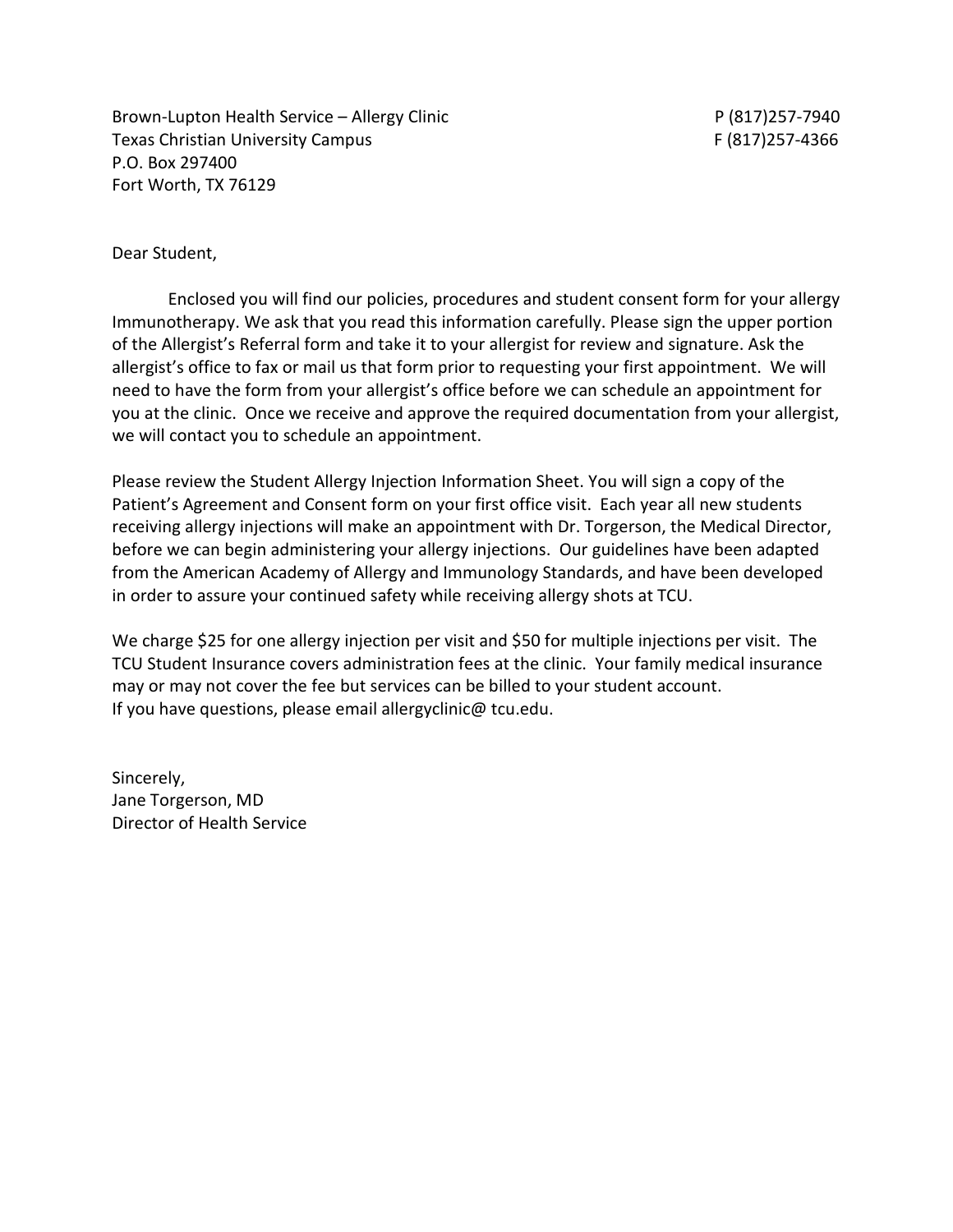# **Student Allergy Injection Information Sheet**

**Policy:** Allergy Injections will be administered at the TCU Health Center. **Purpose:** To provide safe and appropriate administration of allergy injections to fulltime students who are living on campus.

### **Protocol:**

1. Although the TCU Health Center does not have an allergist on staff; we will administer allergy injections as prescribed by an allergist. The referring allergist is responsible for the student's immunotherapy and for modification of dosing schedule.

2. Allergy Injections will be given by appointment T-F from 9:00 am-3:30 pm, during the school year, summer hours will be posted on the website. Two licensed professionals (a nurse and NP, PA or a physician) must be on site during the administration and the waiting period that follows.

3. New and returning students will need to make an initial appointment each year with the medical director for clearance to start receiving allergy injections at the health center. Each visit for one allergy injection is \$25. The fee for multiple allergy injections at one visit is \$50.00. The health center can bill your student account but does not file private insurance. We can provide a receipt for those who wish to file on their own insurance but we do not guarantee reimbursement. The TCU student insurance does cover administration fees.

4. Patients are responsible for initiating the process with their allergist, downloading the Allergist's Referral Request Agreement and filling in their portion and giving it to their allergist. The agreement is signed by the allergist and faxed or mailed to the health center by the provider.

5. With each shipment of antigen, the allergist will provide doctor's orders with a schedule indicating the frequency of each injection and instructions for missed or late injections. All vials of antigen will include the patients name, concentration and antigen content, number, letter or color to correspond with the doctor's orders and the expiration date. The office is available to receive antigens M-F 9-4:30; staff is not available evenings, weekends or during official school holidays.

6. Students will have an initial meeting with the medical director which is a \$50 consultation fee, at which time the Allergist's Referral Request Form is reviewed, the antigen and instructions from the allergist's office are reviewed, the Patient's Agreement and Consent for Administration of Allergy Injections is signed and the Post Injection Plan and Emergency Kit is discussed. At the initial visit, the student signs a Release of Information giving the TCU health center staff permission to communicate with the allergist and allergist's office.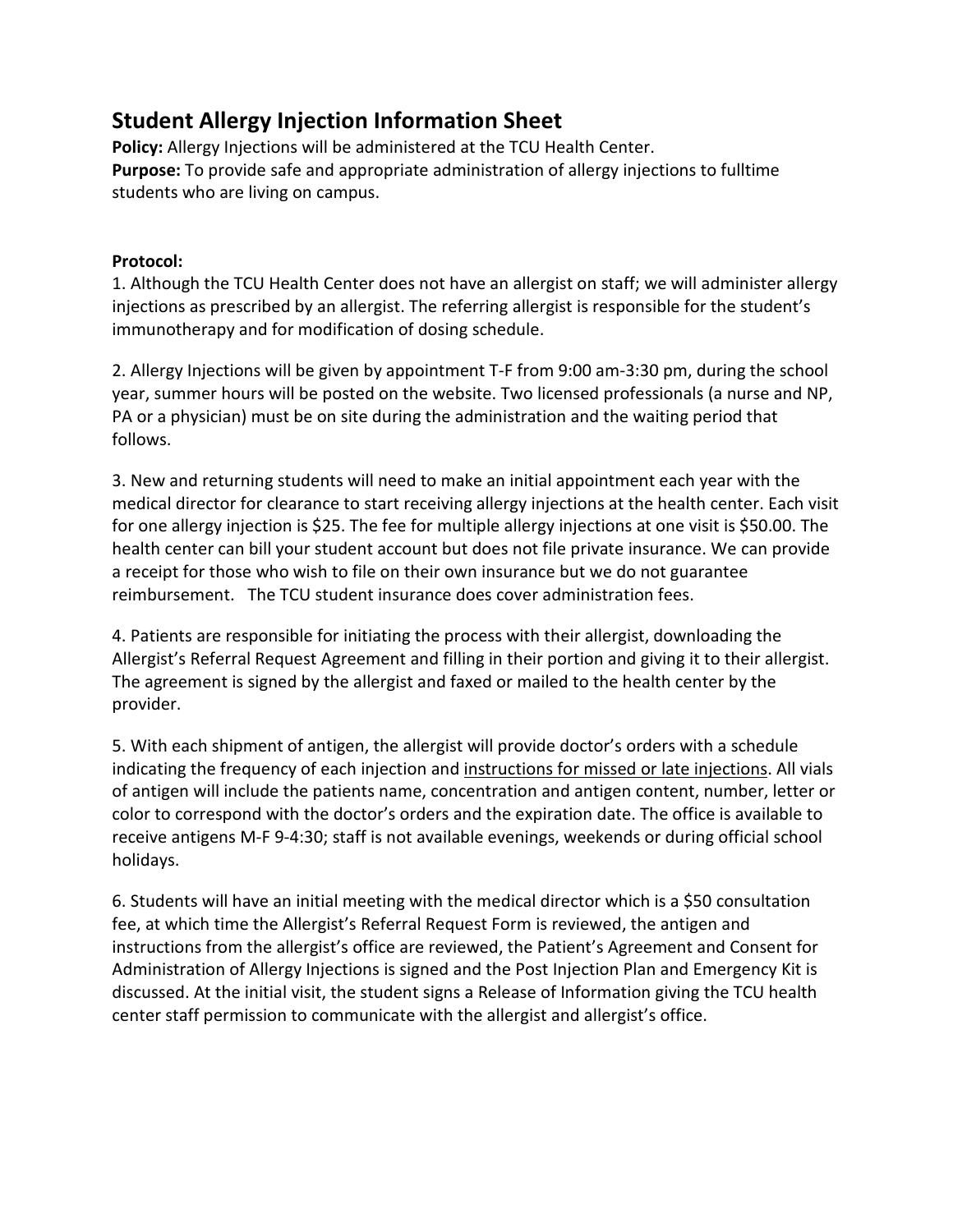7. Patients are responsible for providing their antigen; reordering antigen and taking antigen home if they are to receive allergy injections prior to returning to campus. At the student's request, the nurse can fax the student's Allergy Injection Log to the allergist's office for purpose of reordering antigen.

8. The health center administers allergy injections building up to maintenance dose and maintaining maintenance dosage. **We do not initiate therapy or give the first allergy injection**. We do not give allergy injections on an accelerated schedule. We do not administer insect /bee venom. We will not re-label or change labels on vials.

9. Patients must stay in the waiting area for 30 minutes after their injection and wait for the nurse to check their injection site prior to leaving the building. Students who fail to follow this policy will be not be able to receive allergy injections at the health center

10. Recognizing that reactions can happen after the student leaves the clinic, all students are required to carry an Emergency Kit to all allergy appointments and keep kit with them for 24 hours following injection. The kit will minimally include an Epi-pen, a unit dose liquid antihistamine. The Epi-pen is available in the TCU pharmacy with a prescription from the allergist's office or the health center's medical director if it is not covered by a student's prescription medication insurance it can be billed to your student account. The liquid antihistamine is provided by the clinic.

### 11. **It is the patient's responsibility to report to the staff any reactions that occur after leaving the clinic, how long did it last, and how large was the reaction.**

12. If the allergist's instructions do not contain specific instructions for grading and managing local reactions then we proceed according to these guidelines:

Grading scale and managing reactions

- 1) Swelling up to 15mm…progress according to schedule
- 2) Swelling 16-20mm…….repeat the last dose
- 3) Swelling 21-25mm……return to previous well tolerated dose
- 4) Delayed or persistent > 12 hrs.…communicate with allergist

5) Systemic reaction…no injections without consulting with the allergist and written instructions reviewed by medical director.